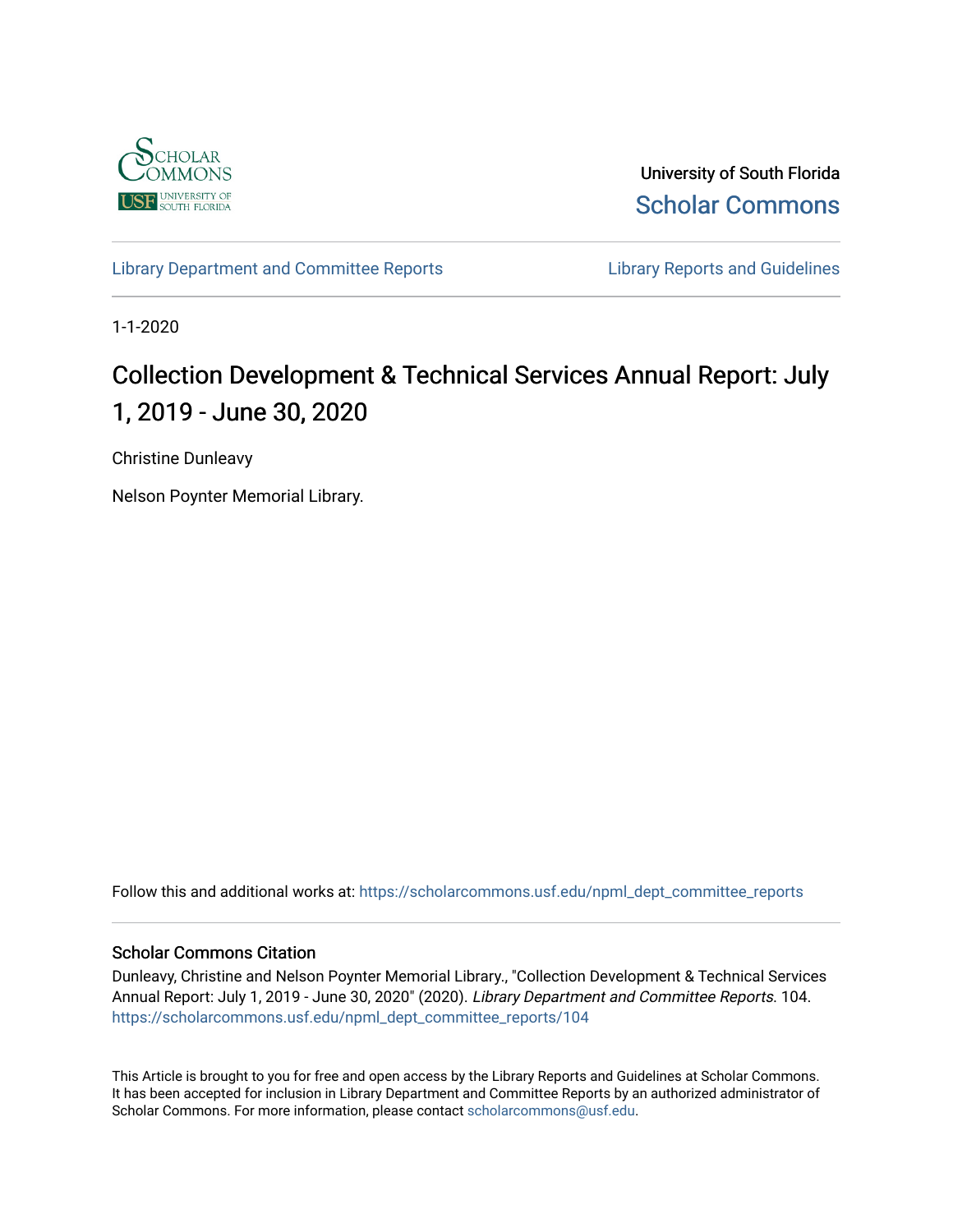# **Collection Development & Technical Services Annual Report July 1, 2019 – June 30, 2020**

University of South Florida St. Petersburg Campus

*compiled by Christine Dunleavy*

2020

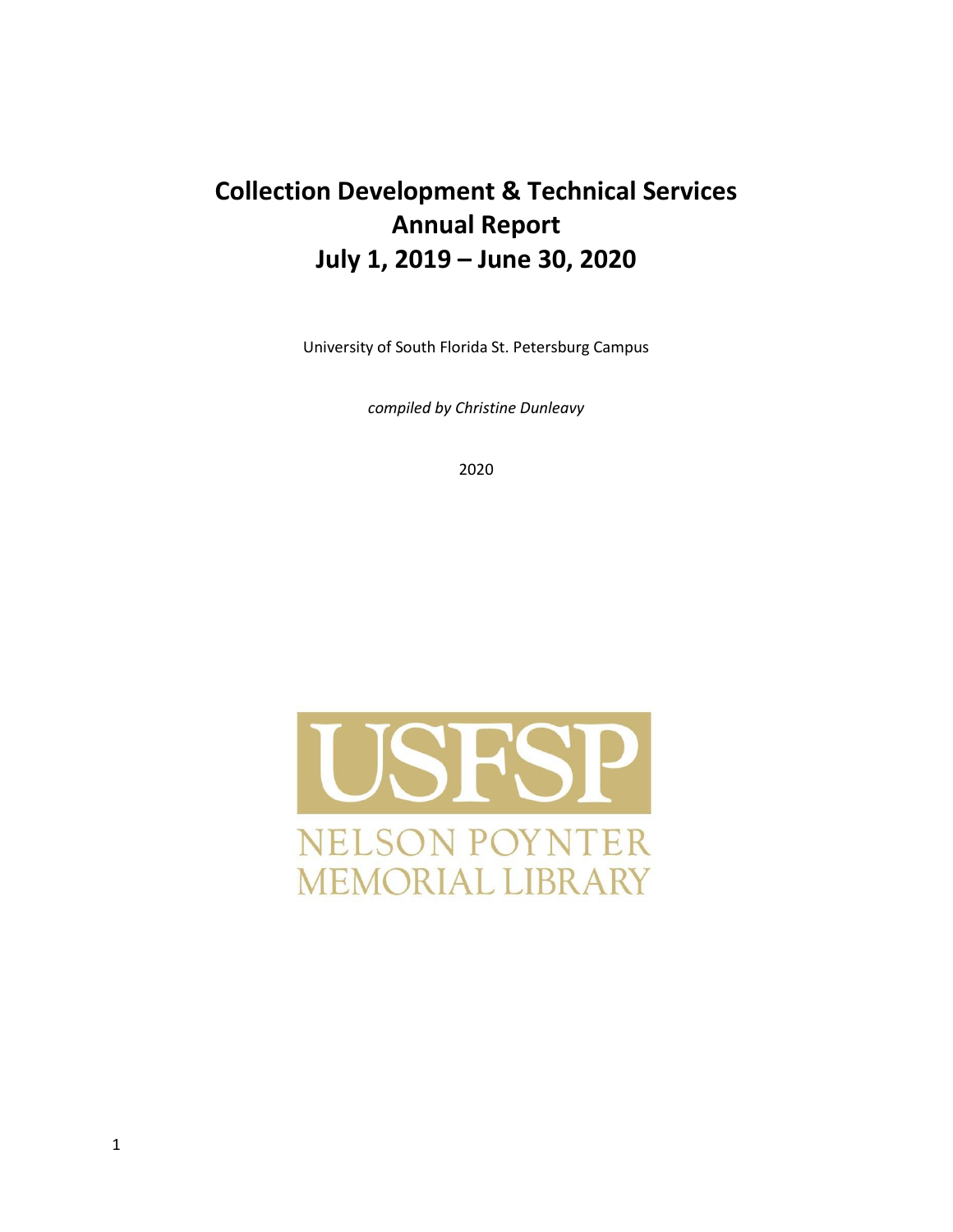| Statisticai Shapshot:                                                  |         |                |         |         |         |                  |                  |
|------------------------------------------------------------------------|---------|----------------|---------|---------|---------|------------------|------------------|
|                                                                        | 2019/20 | 2018/19        | 2017/18 | 2016/17 | 2015/16 | 1 year<br>change | 5 year<br>change |
| <b>Monograph Titles</b><br><b>Cataloged</b>                            | 1,460   | 1,816          | 2,029   | 2,811   | 1,631   | $-19.6%$         | $-10.48%$        |
| <b>E-books</b><br><b>Cataloged</b><br>(included in<br>monograph count) | 212     | 258            | 309     | 290     | --      | $-17.83%$        | $-26.89%$        |
| <b>Juvenile Titles</b><br><b>Cataloged</b>                             | 161     | 253            | 199     | 305     | 382     | $-36.36%$        | $-57.85%$        |
| <b>Media Titles</b><br><b>Cataloged</b>                                | 13      | $\overline{7}$ | 36      | 38      | 71      | 85.71%           | $-81.69%$        |
| <b>Total Books &amp;</b><br><b>Media cataloged</b>                     | 1,854   | 2,076          | 2,264   | 3,154   | 2,084   | $-10.69%$        | $-11.04%$        |
| <b>Periodicals</b><br><b>Received</b>                                  | 864     | 2,757          | 2,455   | 2,851   | 2,881   | $-68.66%$        | $-70%$           |
| <b>Periodicals</b><br>Withdrawn                                        | 2,333   | 17,745         | 26,162  | 2,350   | 1,844   | $-86.85%$        | 26.52%           |
| <b>Total Periodicals</b>                                               | 146,391 | 147,860        | 165,605 | 189,312 | 188,761 | $-1%$            | $-22.45%$        |
| <b>Active Serials</b><br><b>Titles</b>                                 | 141     | 153            | 185     | 185     | 112     | $-7.84%$         | 25.89%           |
| <b>Total Microfiche</b><br>(by piece)                                  | 2,045   | 2,045          | 2,045   | 2,045   | 2,045   | 0%               | 0%               |
| <b>Total Microfilm</b><br>(rolls)                                      | 7,118   | 7,118          | 7,118   | 7,118   | 7,118   | 0%               | 0%               |
| <b>Total Microform</b>                                                 | 9,163   | 9,163          | 9,1663  | 9,163   | 9,163   | 0%               | 0%               |
| <b>Books Titles</b><br><b>Added</b>                                    | 1,841   | 2,069          | 2,029   | 3,116   | 1,743   | $-11%$           | 5.62%            |
| <b>Books Titles</b><br><b>Withdrawn</b>                                | 14,646  | 3,213          | 419     | 519     | 3,011   | 355.84%          | 386.42%          |
| <b>Books: Total</b><br><b>Titles</b>                                   | 189,373 | 202,186        | 203,330 | 200,633 | 199,139 | $-6.34%$         | $-4.9%$          |

**Statistical Snapshot:**

\*4 year change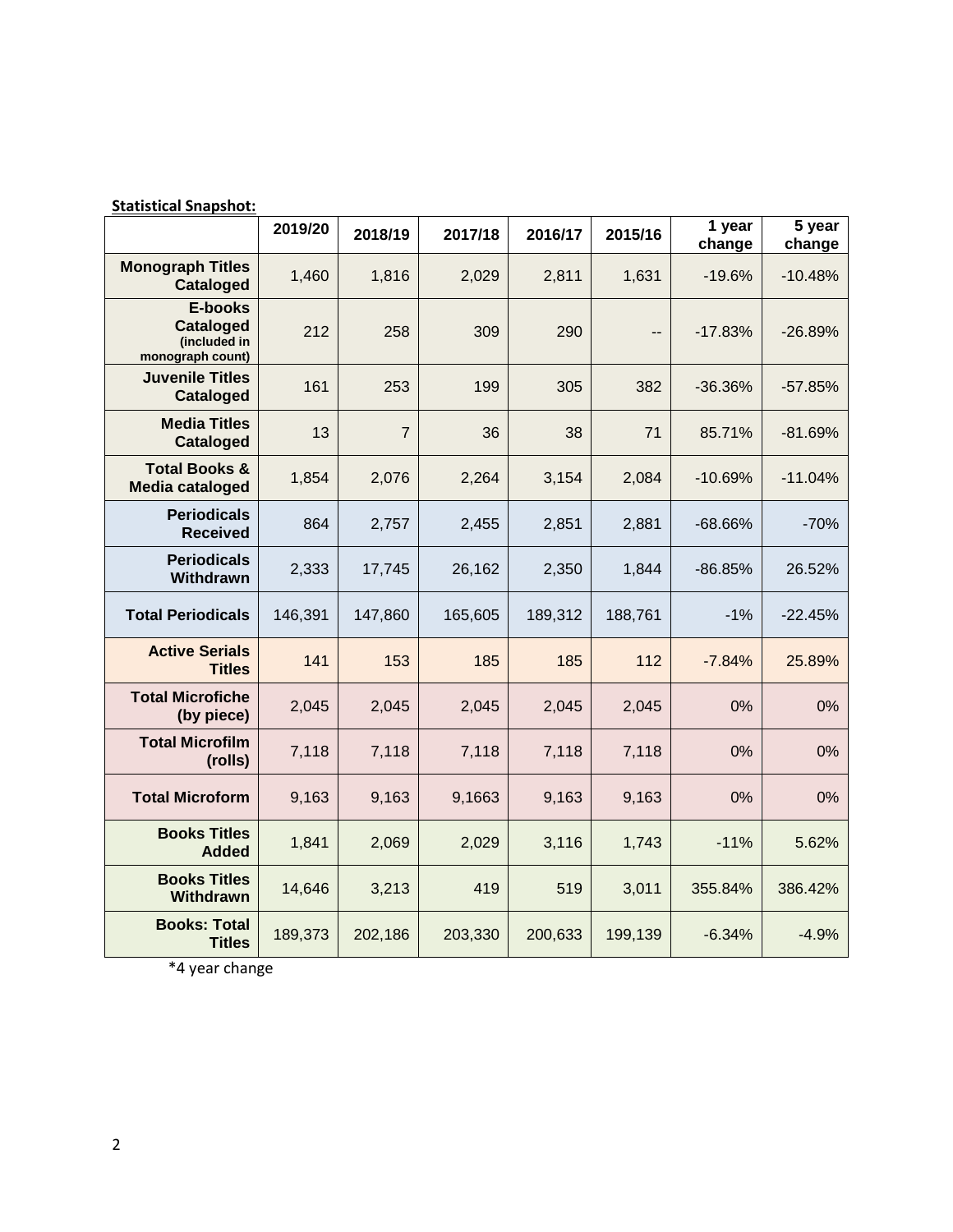# **Collection Development & Technical Services Overview:**

Collection Development & Technical Service (CD&TS) is responsible for the stewardship and strategic development of library collections, including the acquisition, cataloging, deselection, preservation, physical processing and management of library materials in all formats. CD&TS manages the materials budget, and provides annual statistics that describe technical activities and physical collections. The Head of Collection Development & Technical Services provides analysis of the overall strengths and weaknesses of the collections, coordinates the library liaison program, and collaborates with librarian liaisons to provide discipline- and subject-specific reports, and to identify material for deselection, renewal, and preservation. CD&TS receives, assesses and communicates with book donors about gift materials.

## **Significant Collection Development & Technical Services Accomplishments:**

## **Collection management**

## **Weeding**

In April 2019, the NPML library began a major collection weeding initiative. The goals of this project were to

- Curate a refined, relevant, and current collection of materials in support of the research and curricular programs at USF St. Petersburg,
- Identify subject areas in need of collection acquisitions, and
- Make space on the library's first floor for expand seating capacity.

Significant reduction in media titles come from the major weeding of media titles by Patricia, Head of Collections Development and Technical Services withdrawal of media that was:

- Available streaming via licensed USF databases
- Popular non-academic titles that had no relationship to USF St Petersburg Campus course.

Weeding of the General Circulating, Media, and Print Periodicals collections resulted in the removal of 14,646 monograph titles and 450 sound and video recordings. This project involved collaboration between the library's Collection Development & Technical Services, Research & Instruction, and Access Services Department. Staff from CD&TS ran reports creating shelf lists of books by call number, processed withdrawals and updated catalog holdings in Aleph (the shared FL University catalog) and OCLC (the WorldCat international catalog of cataloged), and analyzed and compared "before" and "after" collection use statistics. The media and print periodical collections were moved to the 2nd and 3rd floors respectively and their ranges on the first floor were taken down. Now students have a more open space for study and collaboration.

## **Library Liaison Program**

Librarians in the R&I department evaluated for withdrawal the materials based on their knowledge of the USF St. Petersburg programs and curriculum. Librarian liaisons continued to work with new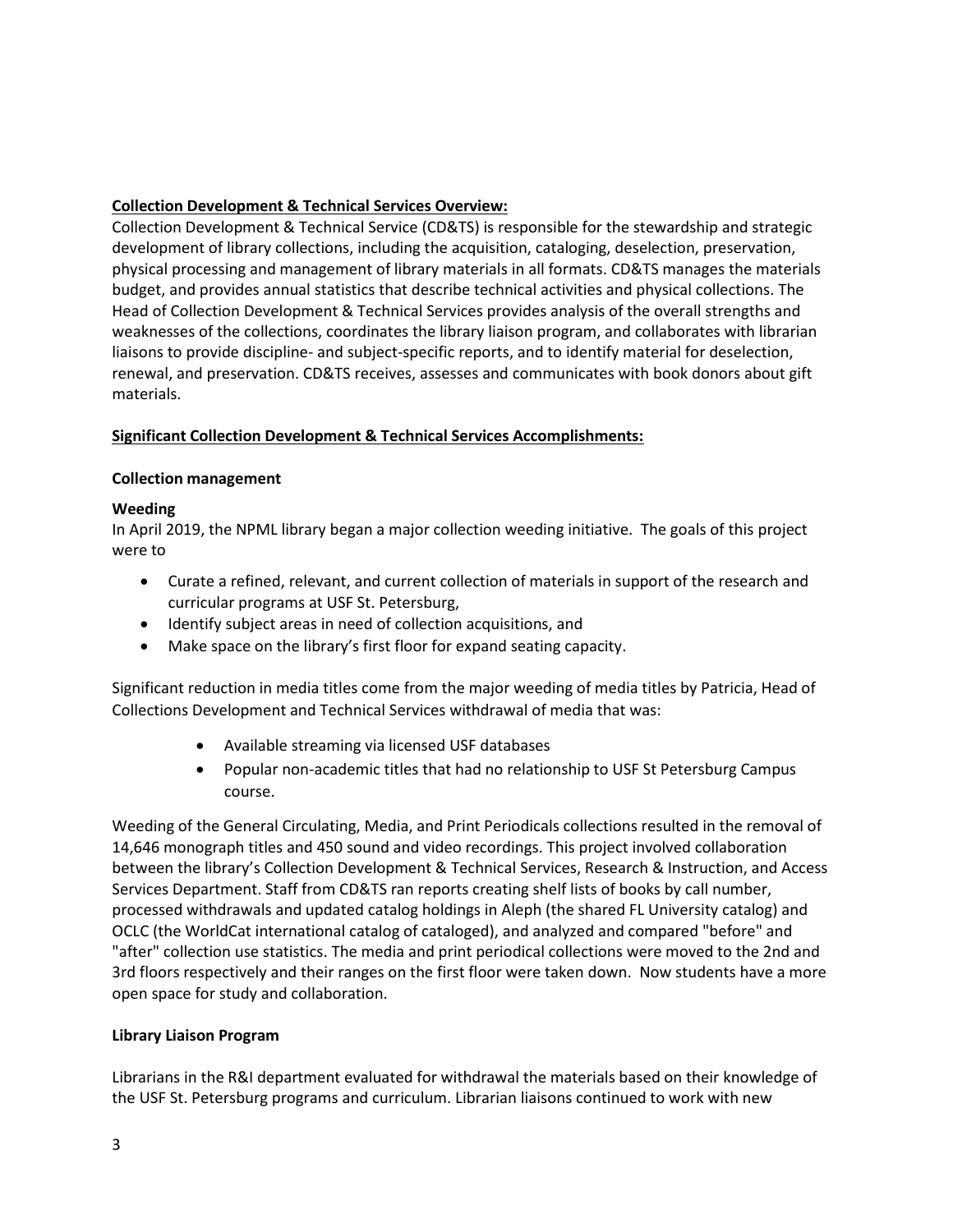programs and faculty. New librarians expanded their selection activities, and all liaisons participated in large scale assessment and deselection of books classified in their disciplinary clusters. Specifically, items remained in the collection if they were unique, significant, current, and reflected the collection goals of the NPM library and USF St. Petersburg university. Items were withdrawn if an electronic version was available, if they were out-of-date and supplemented by more current materials or format, if they were duplicative, and if they were not of interest or relevance to the USF St. Petersburg community.

## **COVID19 and Working Remotely**

In March 2020, the orders to work remotely created opportunities to focus on the weeding project, and new ways to manage the monographic collection's life-cycle, replaced former, on-site work. In addition to the work of the librarians, one teleworking student assistant created reports, and access services pulled the materials, scanned barcodes, and boxed and shipped materials to the non-profit charity, Better World Books. Truly a building wide project, all library and online library instruction staff powered the physical lifting of the boxes of books. A lot of work had to be re-thought, and a lot of new reporting was established. We continually added to documents outlining "Considerations to Reopen," situation reports, monitored USF policy updates, adhered to policies issued on the USF.edu UPDATES website, USF e-mail, and Florida's State Executive Order.

## **Textbook Affordability**

CD&TS continued to support the Textbook Affordability Project by coordinating the acquisition, through purchase or donation, of required texts. Funding of textbooks and metadata identifying courses allow titles to be tracked. Electronic textbooks, preferred for all courses, are acquired through the USF TAP program, or ordered directly. Streaming media is obtained through the USF shared media services, and liaisons work closely with faculty to facilitate print, ebooks, and media for courses.

54 print and electronic textbooks were added to the collection through direct purchases, or were donated through the Pay It Forward Textbook initiative in 2019-20. Pay it Forward is led by instruction and research librarians and provides a way for students to donate used textbooks to the library.

## **Head of Collection Development and Technical Services Department Retires**

Patricia Pettijohn, librarian and long-time head of the Collection Development & Technical Services Department, spearheaded this large-scale weeding project as her lasting legacy to USF St. Petersburg. As she retires in early 2020/21 fiscal year, we know that she has left our library with a collection that is deep, relevant, contemporary, and "goes out on many dates." On July 24, 2020, Associate Professor Patricia Pettijohn was appointed Associate Professor Emerita.

## **Collection Development**

In June 2020, the library met our project goals we withdrew 14,646 titles, more than the 1,833 titles added, and a total of 15,296 volumes were donated to Better World Books. Students now can browse through the collections to easily find relevant and current books for their usage. Liaison librarians, several of which were relatively new employees at the NPML, became much more familiar with the collection and used their collection development monies to expand the collection in much needed subject areas and fulfilling our monographic acquisitions goals for the year. Approximately four hundred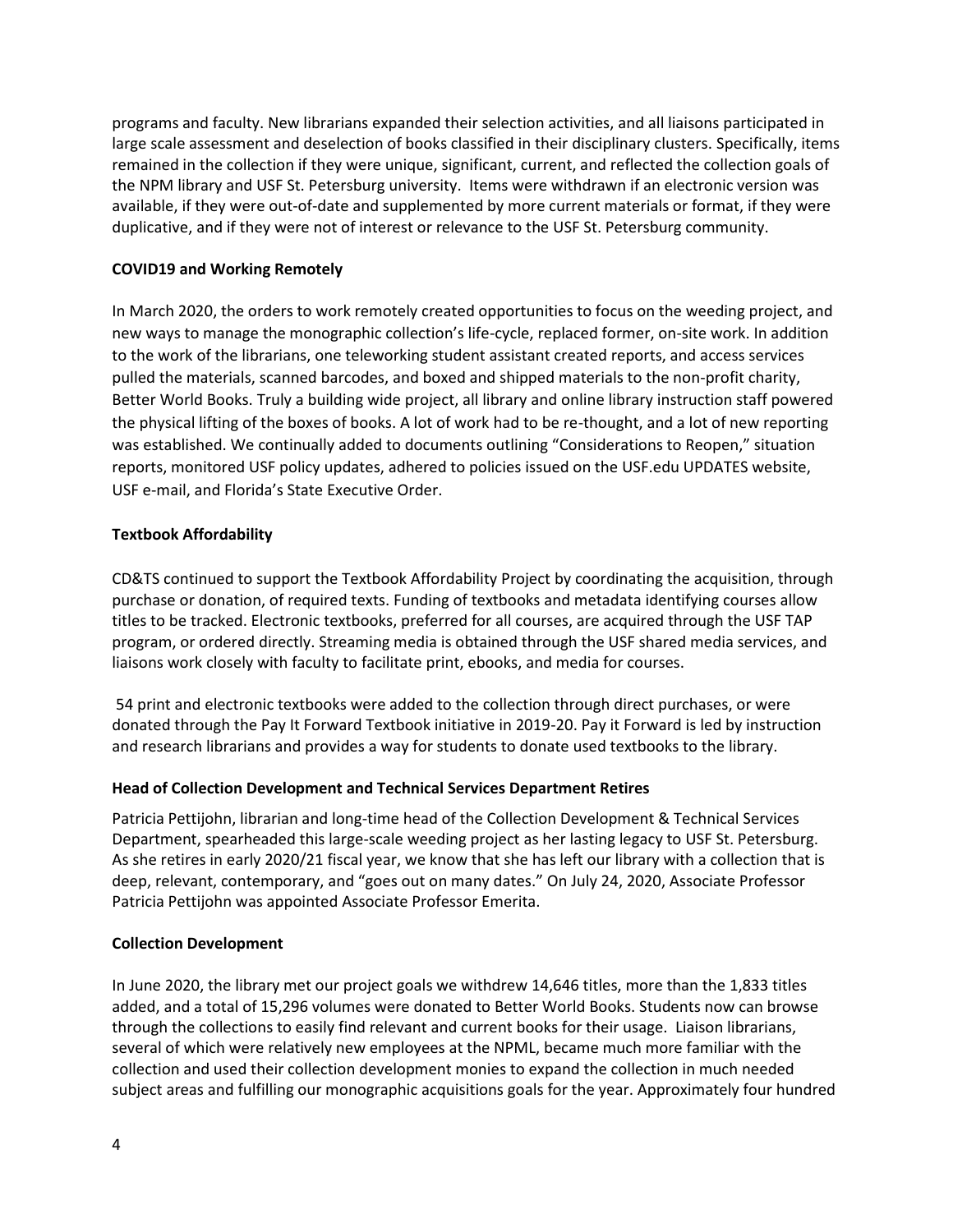fifty monographs were received and will be added to the catalog when physical on site work begins again.

| Total Print Book Titles Held 6/30/2019    | 202,186 |
|-------------------------------------------|---------|
| Print Titles Added (without media)        | 1,854   |
| Print Titles Withdrawn                    | 14,646  |
| Total Print Book Titles Held 6/30/2020    | 189,394 |
| Total Media Titles Held 6/30/2019         | 3,798   |
| Media Titles Added                        | 13      |
| Media Titles Withdrawn                    | 450     |
| Total Media Titles Held 6/30/2020         | 3,361   |
| Total Books & Media Titles Held 6/30/2019 | 205,984 |
| Total Books & Media Titles Held 6/30/2020 | 192,755 |

## **Periodical Collections**

- In fiscal years 2018-2020, the print journal collections were thoroughly weeded and consolidated with full text permanent online holdings
- The comparatively lower number of periodicals received reflects journals added to the physical collection prior to the COVID-19 Safer at Home order in March 2020
- Newspapers and oversized journals were routinely culled, and retention policies were applied and maintained.
- 42 marine sciences subject periodicals (598 bound volumes) were transferred to the University of South Florida Library Tampa Campus this year by the Head of Collections Development and Technical Services and the serials specialist at Nelson Poynter Memorial Library who analyzed and consolidated USFs print archive in Tampa's library, thereby benefitting the marine sciences academic department and the entire scholarly community.

| Periodicals Held (6/30/19)       | 147,860 |
|----------------------------------|---------|
| Periodicals received             | 864     |
| Periodicals withdrawn            | 2,333   |
| Total Periodicals Held 6/30/2020 | 146,391 |
| Serials received                 |         |

# **Circulating Collection**

- Analysis and deselection of material that is superseded, outdated, or available electronically continues.
- This year books were weeded in large numbers, fewer serials issues were weeded than in the past year, and the media collection was further refined.
- 450 media items were weeded, both sound recordings on compact disc and video on VHS tapes.
- The Recreational reading collection was further downsized and older popular materials were relocated to the circulating collection or weeded.

# **Significant Personnel Accomplishments:**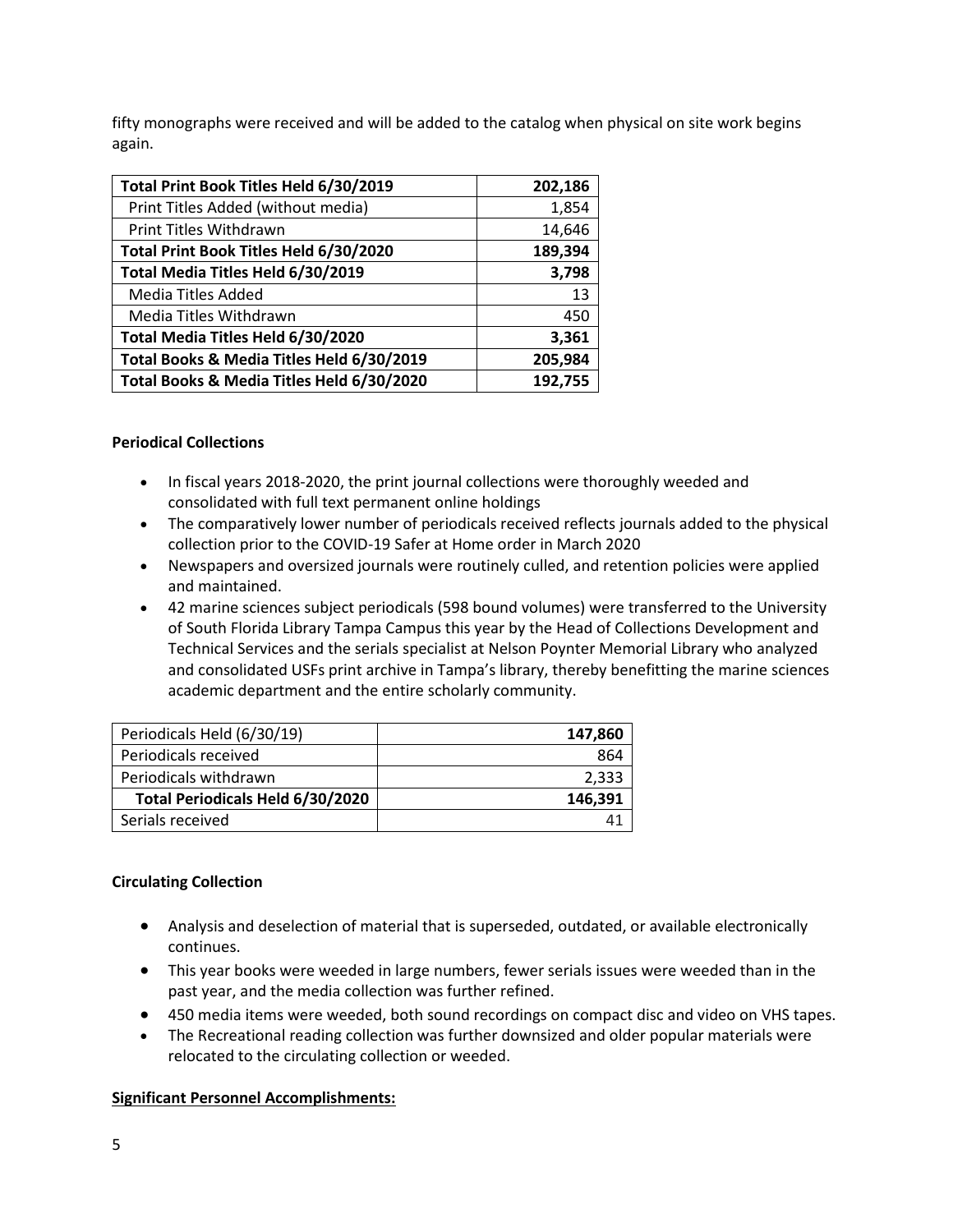## **Patricia Pettijohn:**

Library Service:

- Library Diversity Committee, member, co-Chair
- Library Faculty Council, member
- Poynter Library Liaisons Team, Chair
- Library Digital Team, member
- Library Leadership Team, member

University Service:

- USF System Faculty Council, member
- Faculty Senate, Vice President
- Chancellor's Advisory Council on Diversity and Inclusive Community, University of South Florida St. Petersburg, member

Professional Service & Development:

- UFF United Faculty of Florida Senator
- Diversity & Inclusion Committee, UFF
- Bylaws & Constitution Committee, UFF

## **Christine Dunleavy**

Library Service

- **•** Strategic Plan sub-committee: Space
- Library Leadership Team

State Professional Service

- Florida Academic Library Services Cooperative (FALSC). Technical Services Standing Committee (non-voting)
- Florida Academic Library Services Cooperative (FALSC). Cataloging/Authorities Working Group

## Meetings

 Florida Academic Library Services Cooperative (FALSC) Open House, Gainesville (February 2020). [On-site meeting]

Research and Scholarly Work

- Canceled Dunleavy, C. (2020b). De-Selection and Weeding [presentation] in Florida Academic Libraries Cooperative Symposium. Central College of Florida, Ocala, Florida, April 2020
- Canceled Dunleavy, C. (2020). De-Selection and Weeding [presentation] in Florida Academic Libraries Cooperative Symposium. State College of Florida, Lakewood Campus, Sarasota, Florida, April 2020
- Dunleavy, C. (2019c). Gen-next Research and Next-gen Library Catalogs [break-out session] in Making Connections, Building Bridges. Panhandle Academic Libraries Inaugural Conference. Florida Panhandle Library Access Network (PLAN). Florida Libraries Virtual Center, Tallahassee, Florida

# **Natalie Polson**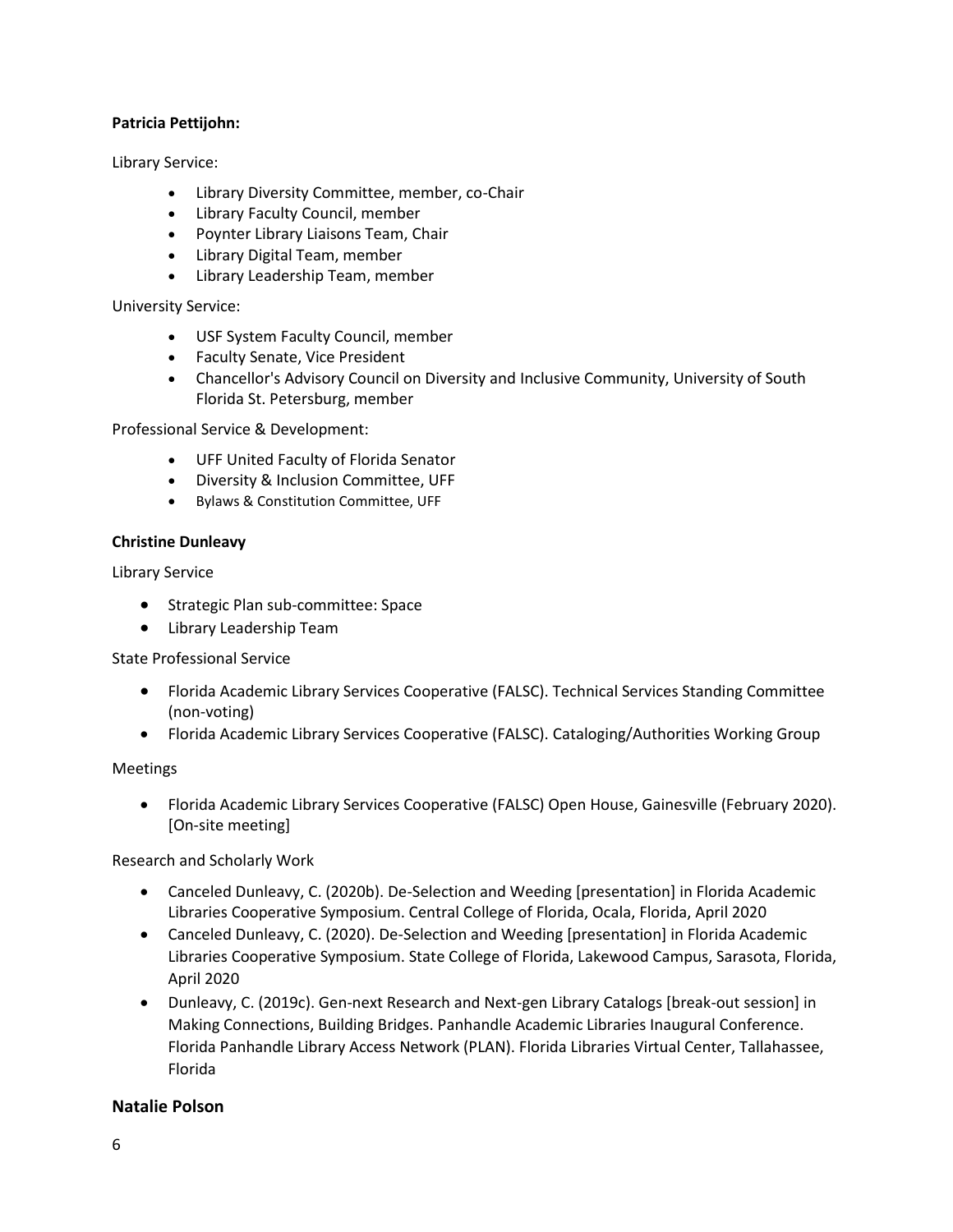Research and creative work

The Strand Camera Shop, a Special Collections exhibition

## **Future directions:**

## **Consolidation**

With the consolidation of all USF campuses to create a single accredited institution, and with much of the organization and structure of the consolidated USF still being planned and negotiated, we face almost certain change in an atmosphere of uncertainty. Library services will necessarily require new approaches to serve and reach our faculty and students.

We will need to revisit procedures for USFSP library liaisons and USFSP faculty to request materials through the USF Libraries. This is especially true of streaming media, electronic book packages, and databases. We have begun some of this work as part of the procedures being developed for acquiring electronic textbooks and media.

#### **Collection Assessments and Development**

This is one of the areas that will be most altered by consolidation, as liaisons collaborate on assessments with colleagues from other USF libraries. As new majors, programs and degrees are launched, or old programs are evaluated, assessments of the collections will be required. In addition, as programs colleges and schools apply for programmatic or regional accreditation or reaccreditation, assessments will continue to be required. In addition, as new librarians join the USFSP library, liaison activities are revised.

## **University of South Florida Libraries, Accreditation, and Peer Review**

With the approval of The Southern Association of Colleges and Schools Commission on Colleges (SACSCOC) for the campuses of Tampa, St Petersburg and Sarasota-Manatee to combine as a single university, execute requests will require analysis and statistical reports from collection development and technical services.

Collection development and technical services will support the initiatives of the University of South Florida Libraries in seeking membership in the Association of Research Libraries (ARL) and The American Association of Universities (AAU).

President Currall's strategic renewal will define campus priorities, and the libraries seek to build on excellence as a Florida Preeminent University, a ranking which encourages us in our current visions and goals as the distinction places our young university among two esteemed state universities in Florida which are each over one hundred years old.

## **Future Challenges:**

## **Staff and working remotely**

Two long term, trained student assistants left campus in December 2019 and many channels were used to advertise two, federal work study employment vacancies. Two students were hired in February and March of 2020, just as Natalie Polson, then serials specialist, was promoted to Head of Circulation.